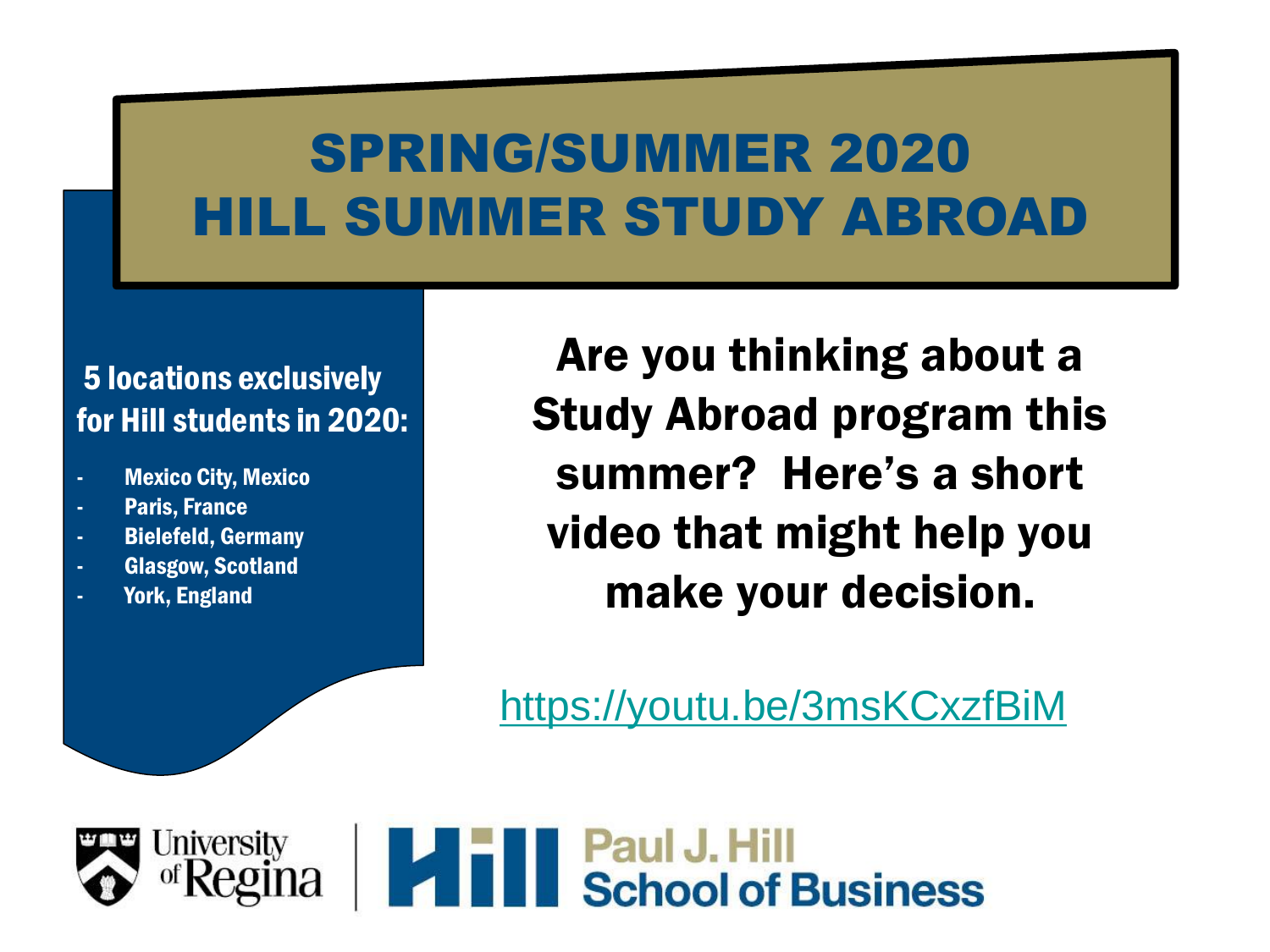#### 5 Locations for 2020:

- Tecnológico de Monterrey (Mexico City), June 28 – Aug 1
- IÉSEG School of Management (Paris), July 5 – August 1
- FH Bielefeld (Germany), May 9 – June 20
- **Strathclyde Business School** (Glasgow) – June 28 – July 18
- York St. John University (England) – 3 different 2-week periods available in late July-August
- **2 - 6 weeks of classes**
- **transfer credit for 1 - 2 courses in a BBA or DipBA program**
- **courses taught in English**
- **credits apply towards the 'International' special mention**
- **accommodations included**
- **some field trips/cultural activities are pre-arranged/included**
- **Mexico and York programs include airport transfers, other programs do not include airport transfers**
- **York program includes breakfast and lunch daily, other programs do not include meals**

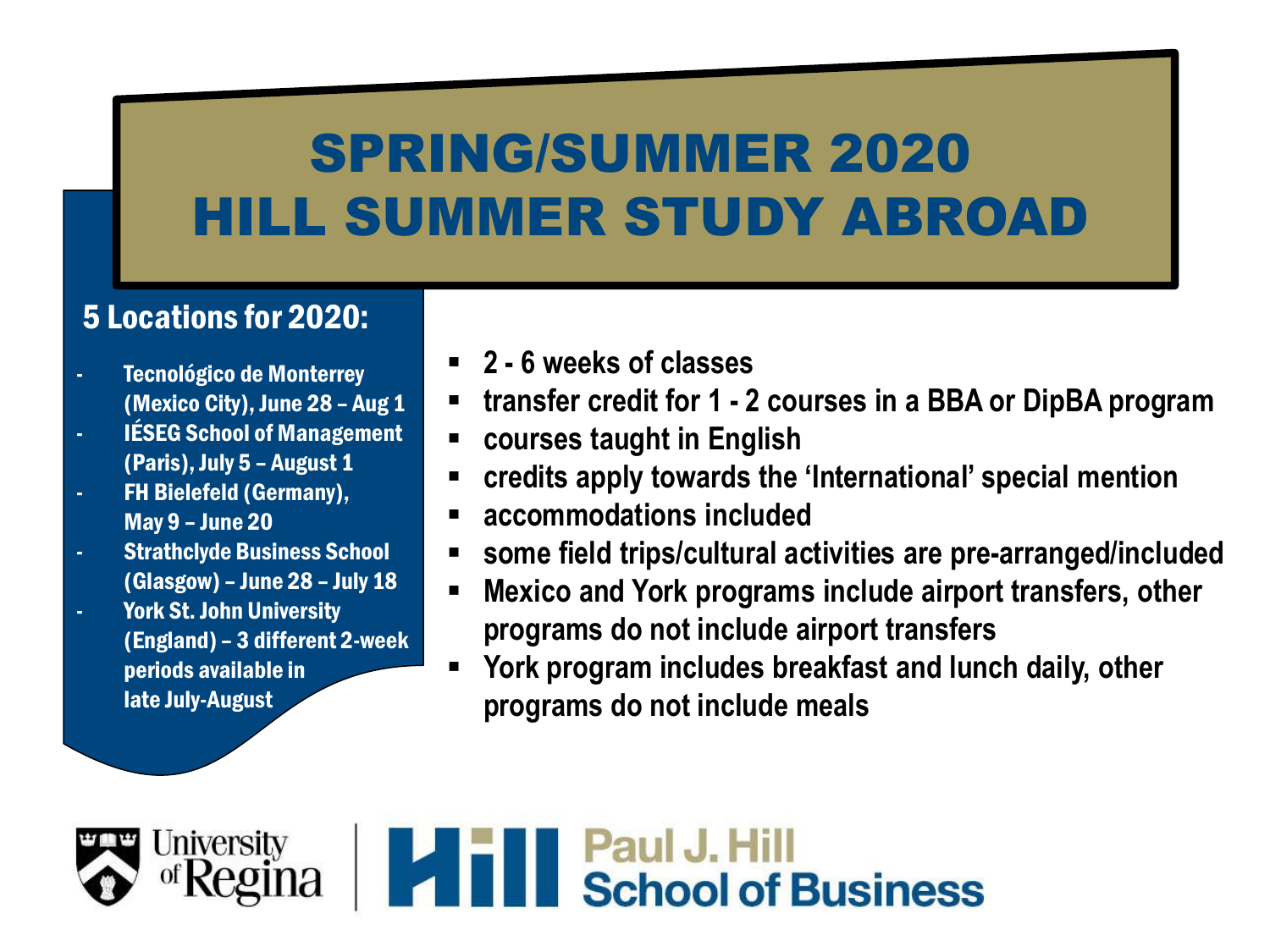REQUIREMENTS to be eligible to participate …

- Open to Paul J. Hill School of Business students only
- Students must have completed a minimum of 30 credit hours prior to applying for the program
- Students require a minimum PGPA of 70% at time of application (NOTE: PGPAs between 68.00 - 69.99% may be considered, but only if space is available. PGPAs below 68% will not normally be considered)
- Open only to students in good standing academically and financially (no exceptions/not negotiable)
- Students must be in the Faculty of Business taking a minimum of 9 credit hours, or on a Co-op work term, in Winter 2020
- Students must be returning to the UofR for at least one course in a semester following the Study Abroad program
- Students must meet with Wendy Tebb to determine if the transfer credit courses will fit into their degree or diploma program. Students are advised to do this before applying.

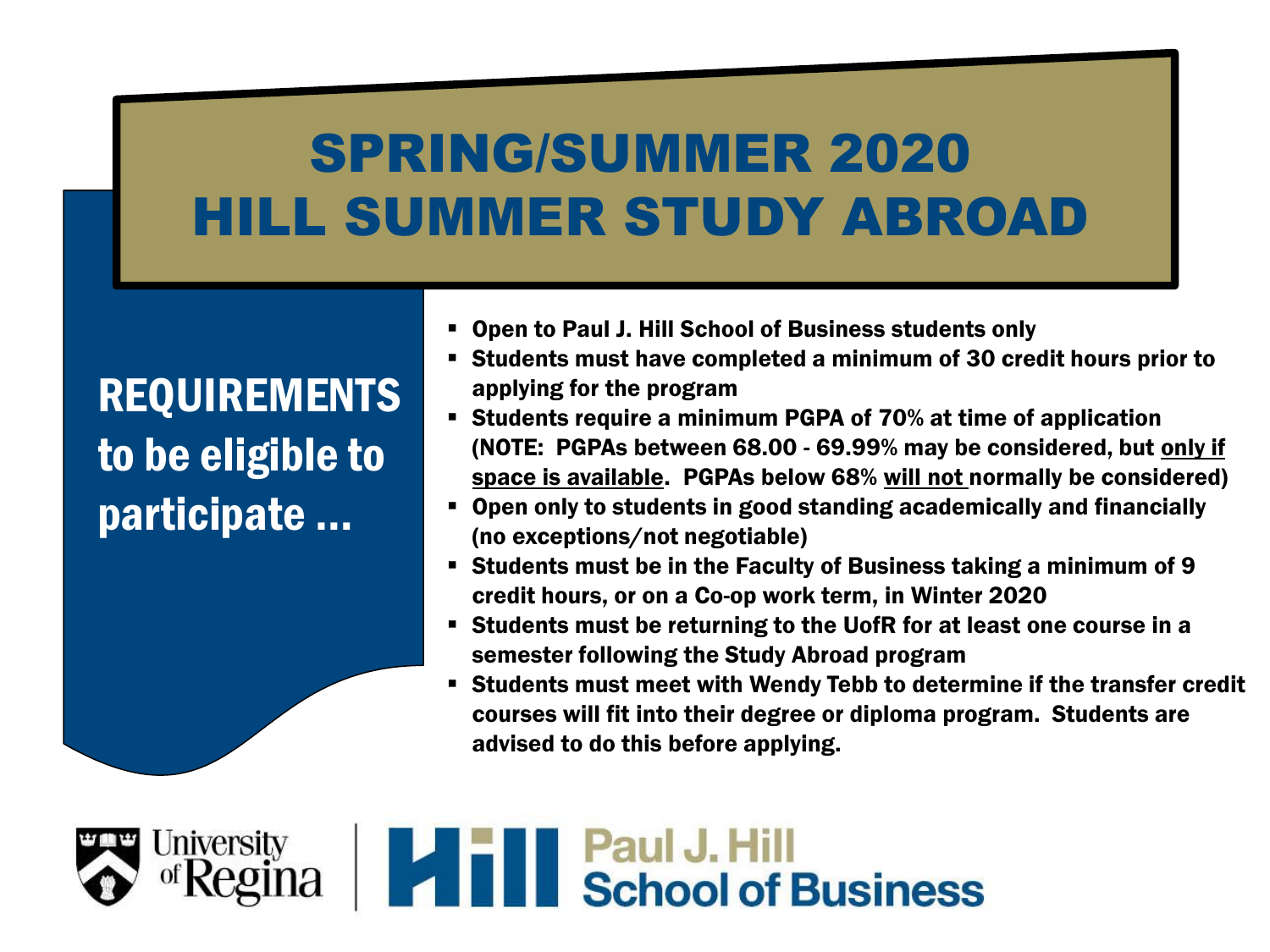#### Tecnológico de Monterrey (Mexico City, Mexico)

The Mexico City campus is the  $2<sup>nd</sup>$  largest campus of Tecnológico de Monterrey with approximately 8000 students enrolled in high school, undergraduate and graduate programs. They host approximately 200 undergraduate international students each semester, and over 50 each summer.

The campus is built on more than 60 acres, with the necessary facilities required to fulfill student needs. It is located in the southern part of Mexico City, a true contemporary megalopolis filled with contrasts, characterized by a variety of museums, theatres, cinemas, festivals and entertainment, hard to find anywhere else.

Tecnológico de Monterrey aims to provide students with a complete experience. They encourage students to live and learn by core values such as innovation, global vision, team work, human sense and integrity. Their global vision helps students boost their skills, their vision and their ability to respond to globalization, competitiveness and life's modern needs.

*\*Photos courtesy of Kelly-Ann McLeod*





# **Ina Later III School of Business**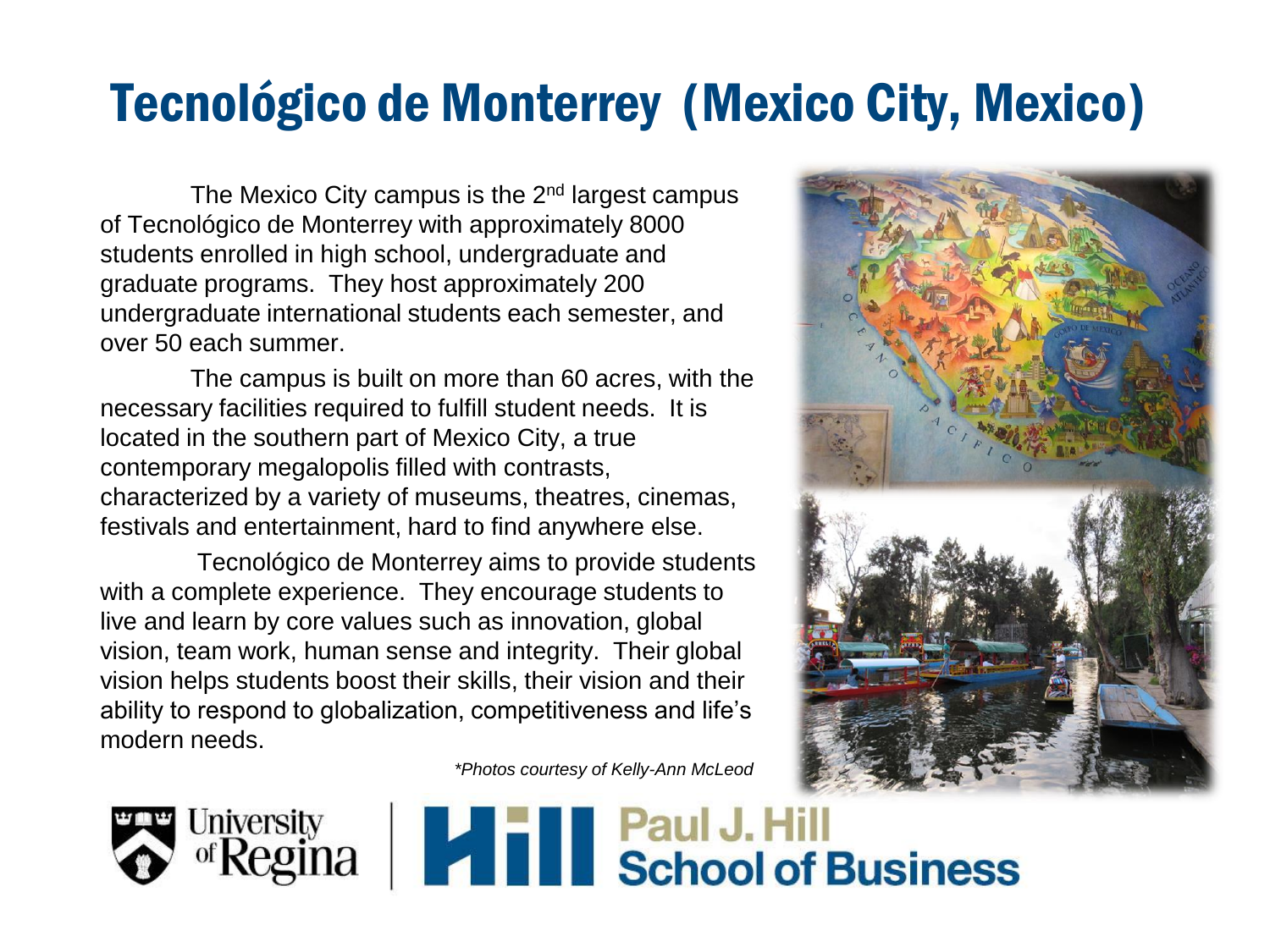#### Tecnológico de Monterrey (Mexico City)

- Students will select and complete 2 courses during a 5-week period.
- Students are eligible to receive transfer credit for 2 courses in a BBA or DipBA.
- Potential course offerings below (registration is subject to availability of space):
	- Innovation, Markets & Technological Developments **(transfers as Bus 304)**
	- Intercultural Negotiations and Communication **(transfers as Bus 301)**
	- Social Entrepreneurship **(transfers as BUS 300LV, an Entrepreneurship elective)**
	- Social Responsibility & Corporate Sustainability **(transfers as Bus 400LV elective)**
	- International Marketing **(transfers as BUS 415)**
	- Image and Communication **(transfers as Bus 300LV elective)**
	- Human Rights & World Politics **(transfers as IS 300LV)**
	- Corruption in Latin America Causes and Consequences **(transfers as IS 300LV)**

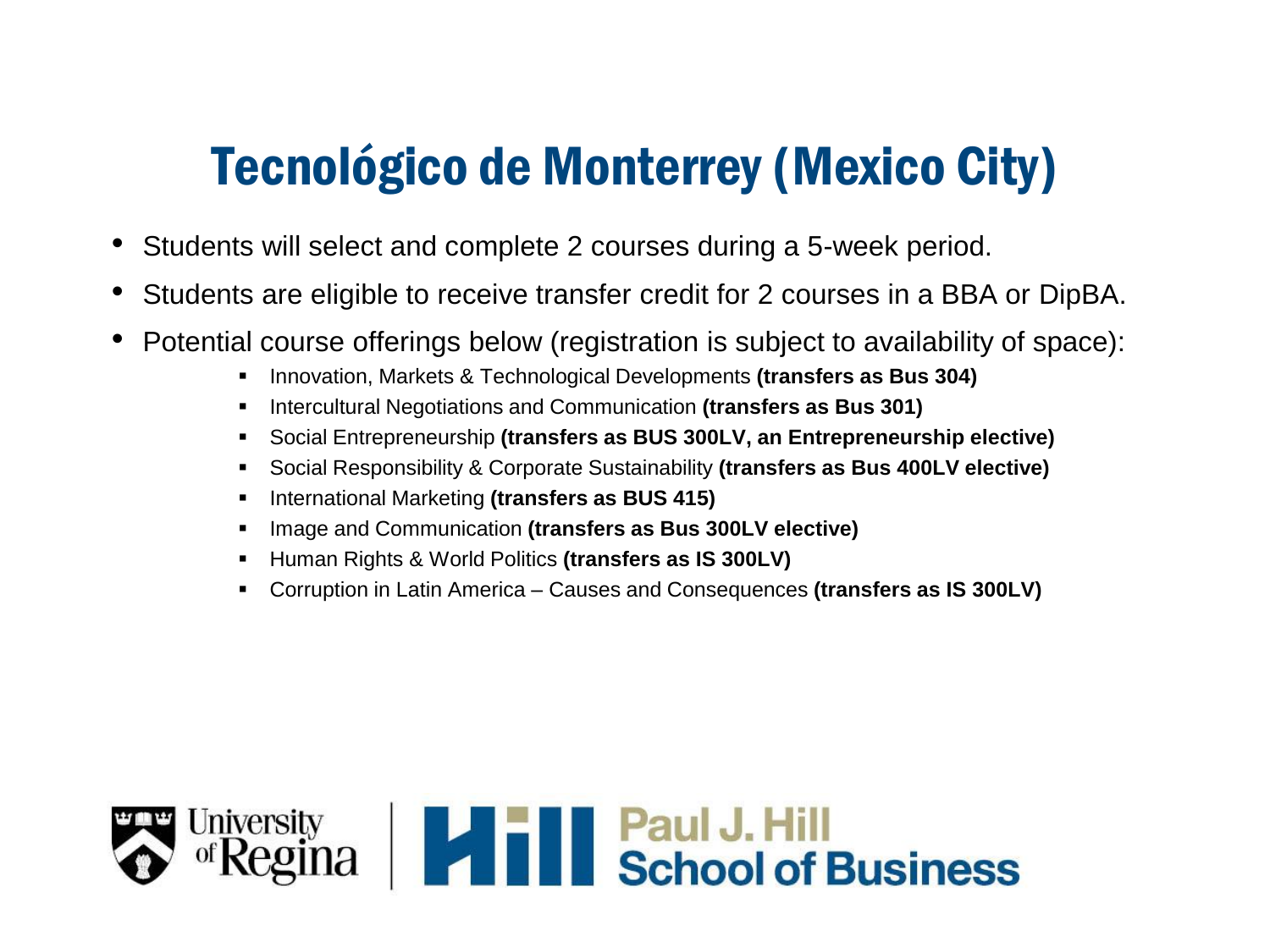#### Tecnológico de Monterrey (Mexico City)

DATES: Arrival date is June 28, 2020 -- all students will travel together. (Students will be picked up at the airport and taken to their accommodations. This airport transfer is included.)

> First day of classes is June 29, 2020 Last day of classes is July 31, 2020

Departure date is August 1, 2020 – all students will travel together. Airport transfer is included.

Application deadline is 9:00 AM, Thursday, January 30, 2020

Maximum number of participants – 8 students

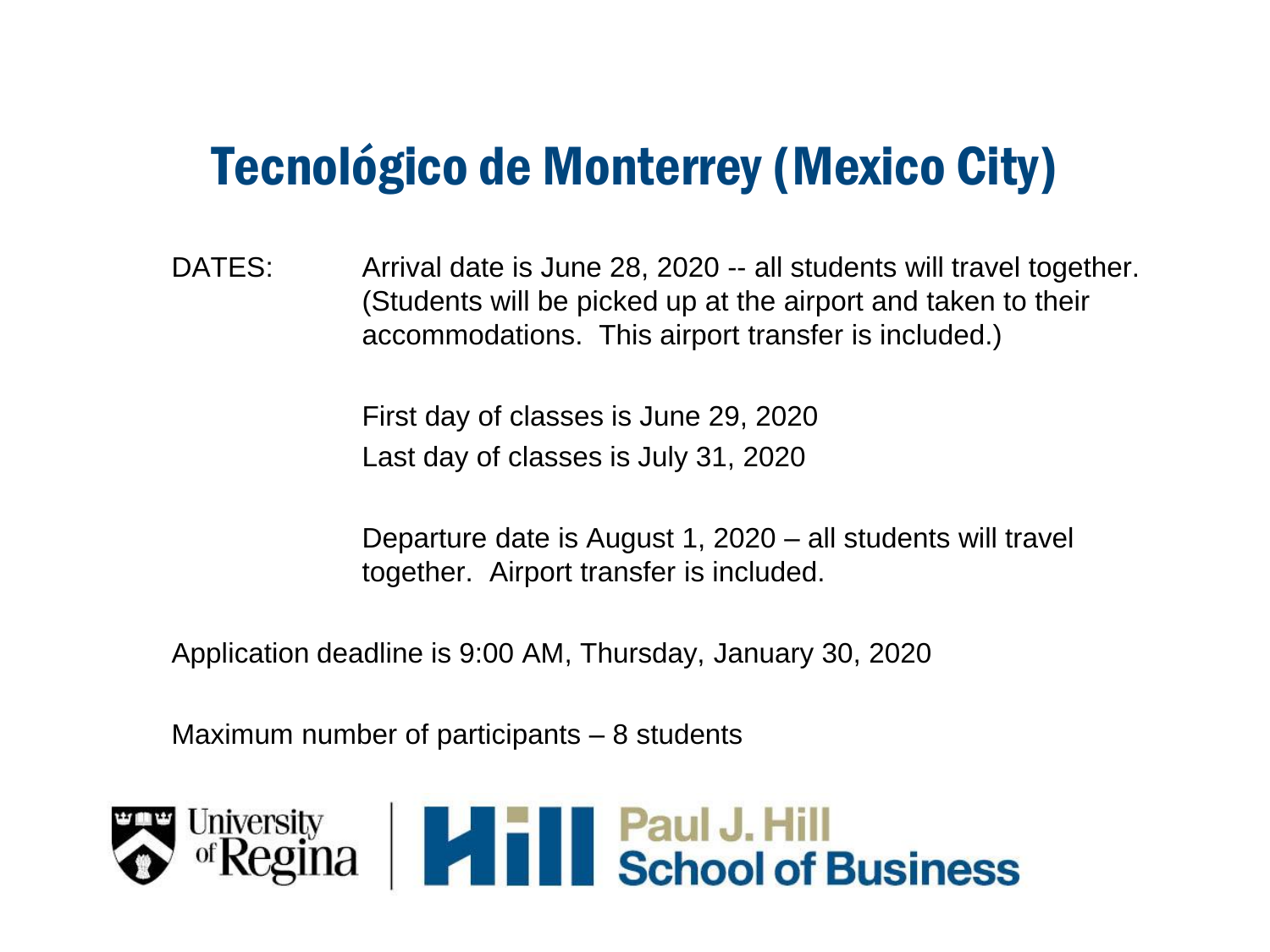#### Tecnológico de Monterrey (Mexico City)

#### COSTS: **The program fee for this Study Trip is \$1,700.**

This program fee covers tuition for two summer courses, medical insurance, field trips, accommodation in a single room with private bath from June 28 (check-in) to August 1 (check-out), and airport transfers.

#### **NOT included:**

Airfare, school supplies, meals, local transportation, passport expenses, incidentals and other personal expenses, etc. are some of the additional costs that students must be prepared to cover on their own.

Students selected to participate in a Study Abroad program are **eligible to apply for the \$1,000 Global Education Scholarship Scholarship.** If you have not already received this funding twice in the past, you will receive funding for this program – providing you submit the appropriate documentation by the specified deadline.

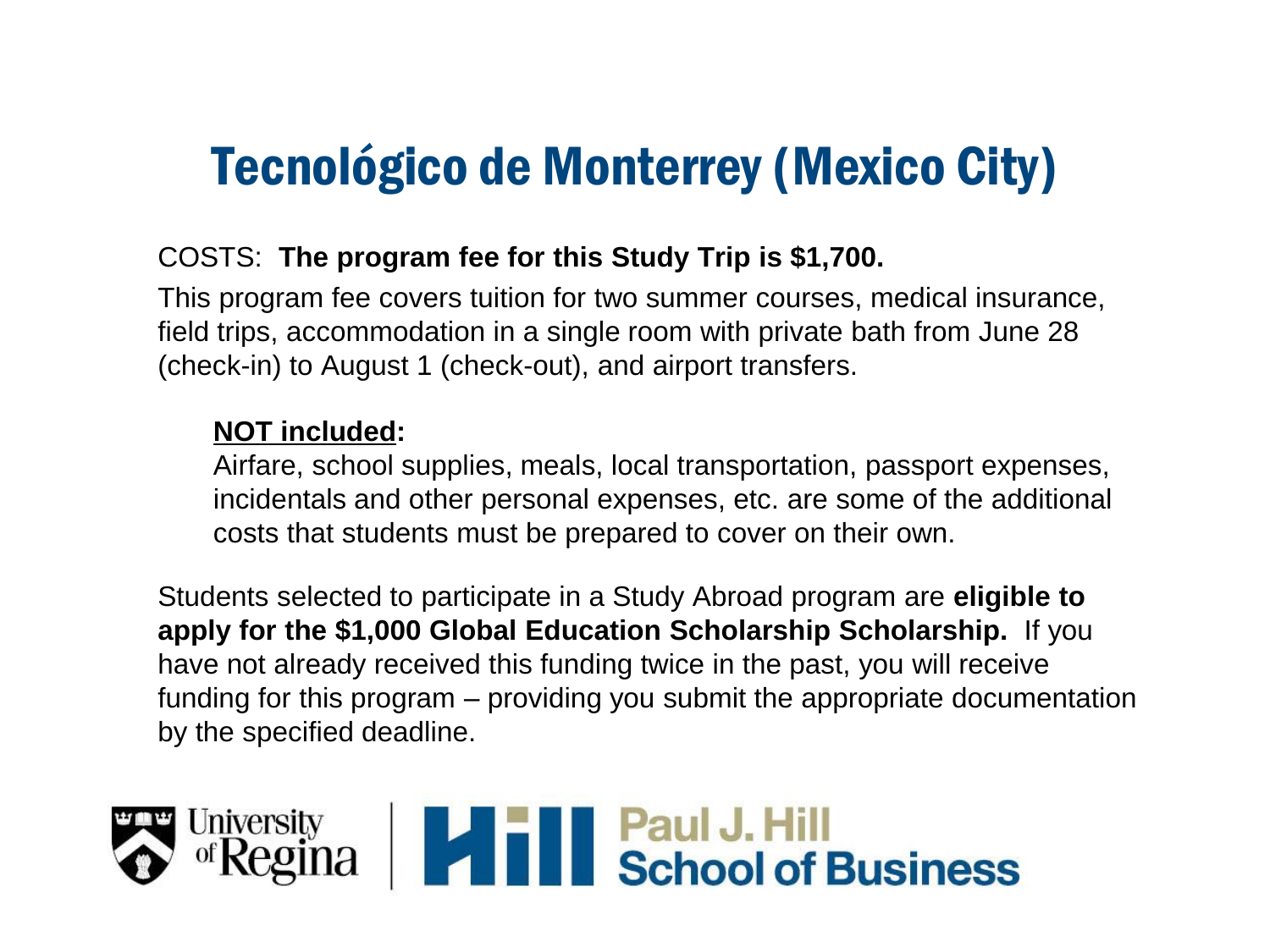## IÉSEG School of Management (Paris, France)

IÉSEG's modern campus in Paris is located in the iconic Grande Arche building, in the heart of the business district of La Défense. They have created a multinational and multicultural setting which contributes greatly to the quality of education and research. IÉSEG is one of the most prestigious higher education institutions in France. It has been awarded 3 international accreditations: EQUIS, AACSB and AMBA.

The Summer Academy at IÉSEG may be the best way to spend your summer: discover Paris, expand your academic horizons, build an international network of friends and professors, experience the French way of life and get an insight into global business from top faculty, in one of the best business schools in France.

Paris is a cosmopolitan and multicultural city. It is the economic and business capital of France. As France's capital, Paris is also a major source of culture, history, fashion, food, and more. The city's rich cultural and historical base, coupled with its tendency to transform and develop, makes Paris an innovative and dynamic city. Paris is world-famous for its monuments as well as its artistic and cultural life. Paris welcomes over 30 million visitors a year.

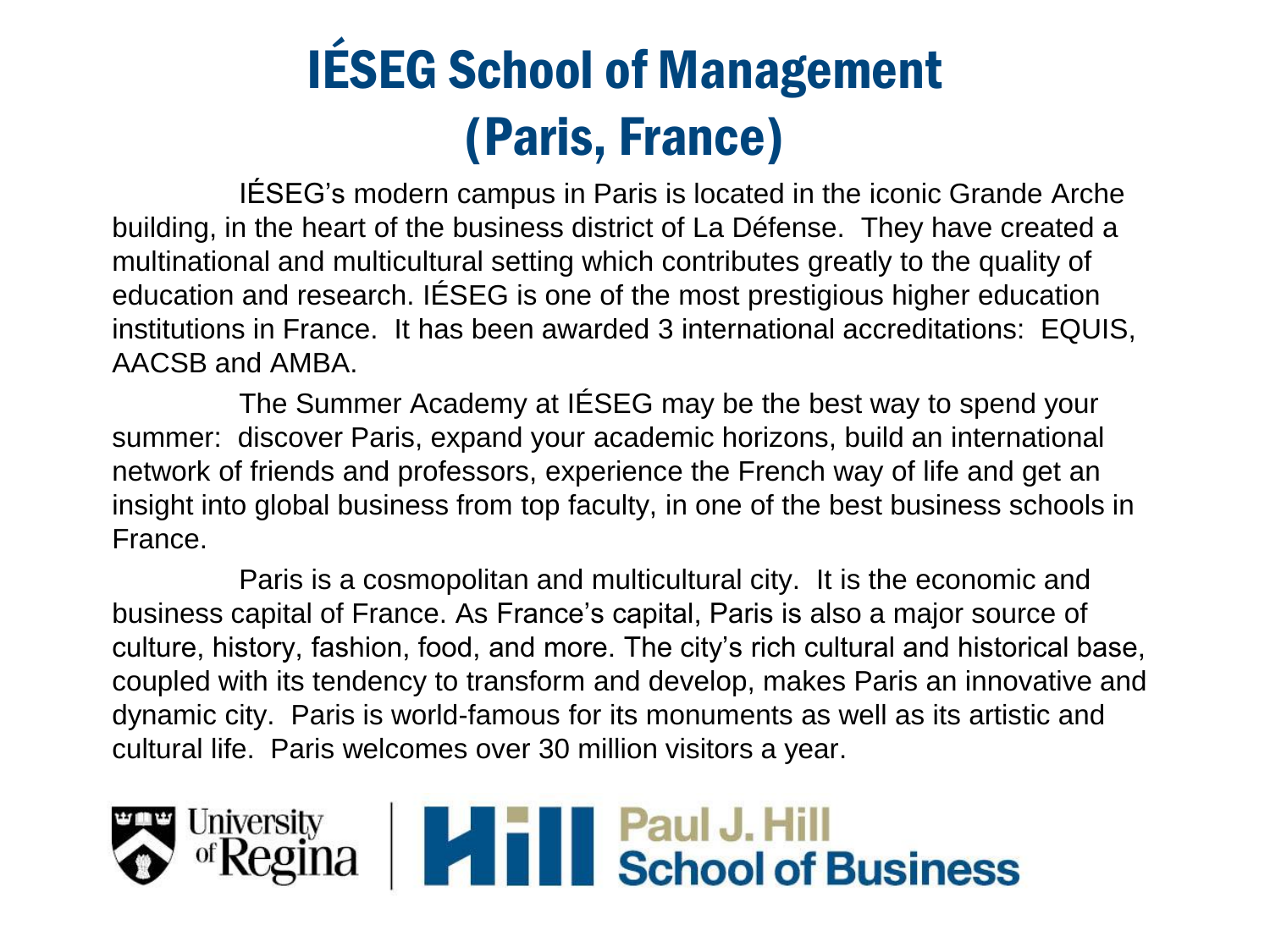### IÉSEG School of Management (Paris)

- This 4-week unique intensive summer program **(International Summer Academy)** is designed to deepen the understanding of Business and Management within a broader global context. The program gives students the unique opportunity to build critical business skills and study firsthand the Global Business and Management approach.
- Transfer credit for this 4-week program would be two BUS 300LV elective courses.
- Planned course options are listed below (must choose one course each week -- subject to change).
	- $\blacksquare$  Week 1 choose one of:
		-
		-
		- » Managing cross-cultural differences (IESEG instructor)
	- $Week 2 choose one of:$ 
		- » Economic Development and Globalization (instructor from Brazil) » International Trade/Economics (instructor from Italy)
		- » Emotional Intelligence/Soft Skills (instructor from Canada) » International Business (instructor from Korea)
	- Week 3 choose one of:
		- » A unique Approach to Cross-Cultural Management (instructor from Canada)
		- » Practical Business Negotiation Skills (IESEG instructor) » Corporate Communication (instructor from Brazil)
		- » Innovation Management (instructor from Morocco)
	- Week 4 choose one of:
		- » Communication and Conflict Management Skills (IESEG instructor) » Recent Management Issues (instructor from Korea)
		- » Sponsorship Marketing of Global Sport (instructor from USA) » Business and Human Rights (instructor from USA)
	- An optional French language course is available for an additional cost of \$800:
		- » a great opportunity to experience and learn about the French language and culture.
		- » transfer credit will require evaluation and a placement test by French Dept. upon return to UofR

#### **THE Paul J. Hill<br>Exchool of Business** University

- » European Integration (instructor from UK) » Digital Marketing Strategy (instructor from Canada)
- » Managing Innovation (IESEG instructor) » Experiential Marketing (instructor from USA)
	-
	-
	-
	-
	-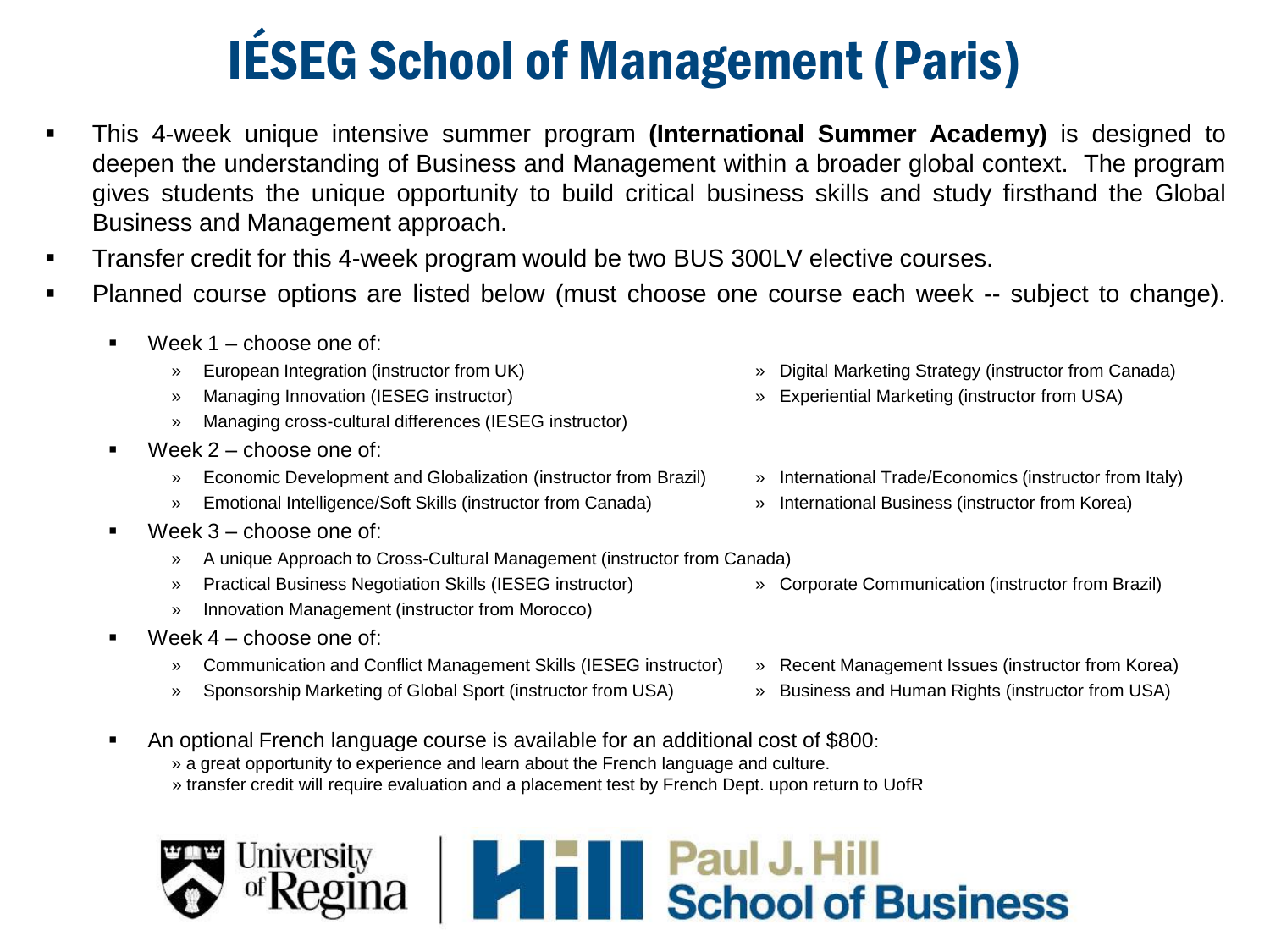### IÉSEG School of Management (Paris)

DATES: Arrival date is July 5, 2020

First day of classes is July 6, 2020 Last day of classes is July 31, 2020

Departure date is August 1, 2020

Application deadline is 9:00 AM, Thursday, January 30, 2020

Maximum number of participants – 20 students

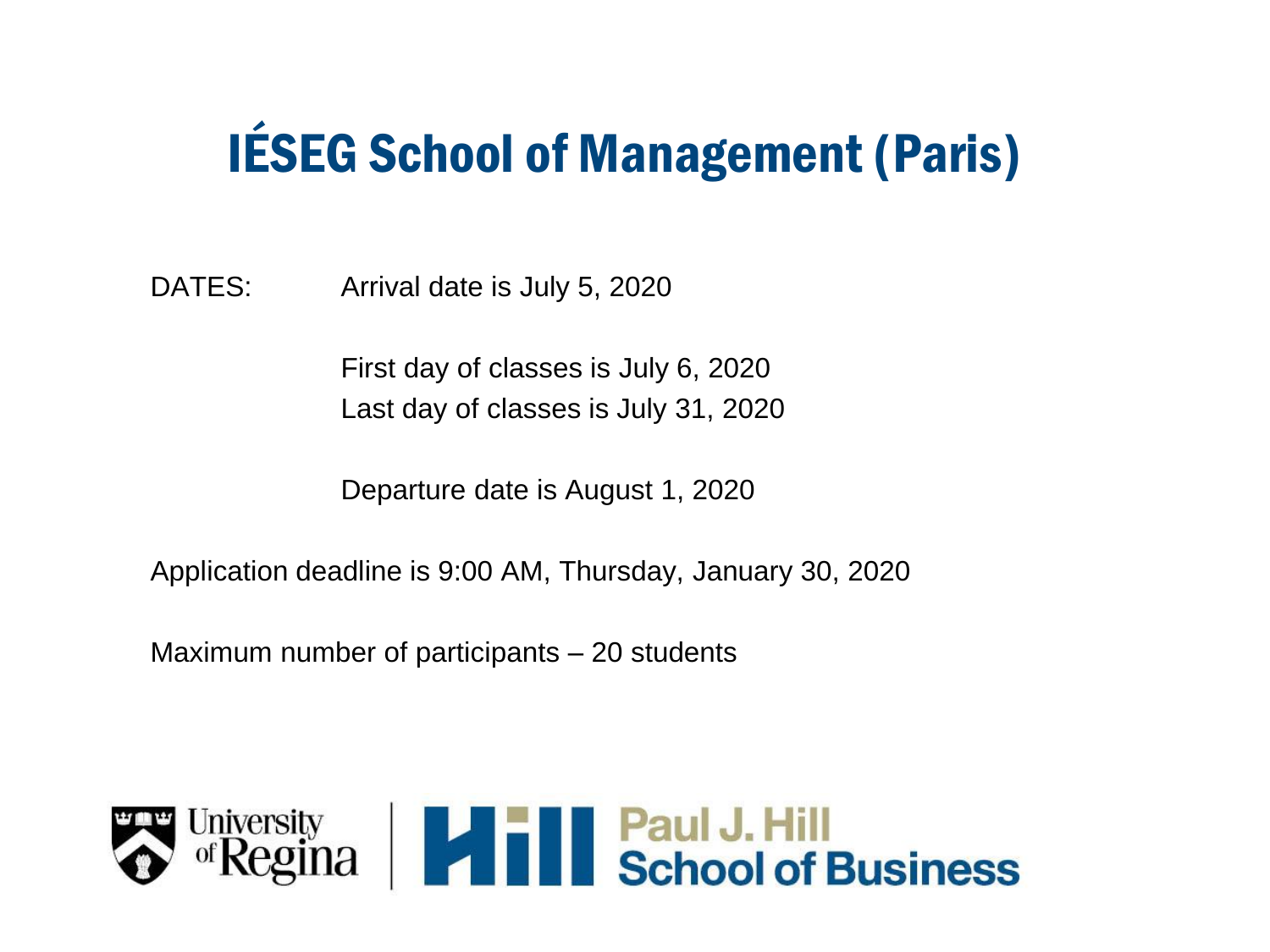### IÉSEG School of Management (Paris)

#### COSTS: **The program fee for this Study Trip is \$3,900**

The program fee covers tuition for 4-weeks of topics based courses (2 transfer credit courses) and accommodations in a single private room with a bathroom and free WiFi from July 5 (check-in) to August 1 (check-out). The program will also include some additional extracurricular activities. Accommodations will be within a 10-15 min. walk of campus.

#### **NOT included:**

Airfare, airport transfers, health insurance, school supplies, meals, local transportation, passport expenses, incidentals and other personal expenses, etc. are some of the additional costs that students must be prepared to cover on their own.

Students selected to participate in a Study Abroad program are eligible to apply for the \$1,000 Global Education Scholarship. If you have not already received funding twice in the past, you will receive funding for this program – providing you submit the appropriate documentation by the specified deadline. Students selected for **this Paris** program will also be eligible for an additional Global Education Scholarship of \$1,000 to help offset the higher cost of this program.

**(i.e., Total Global Education Scholarship funding available for this Paris program specifically is \$2,000/student)**

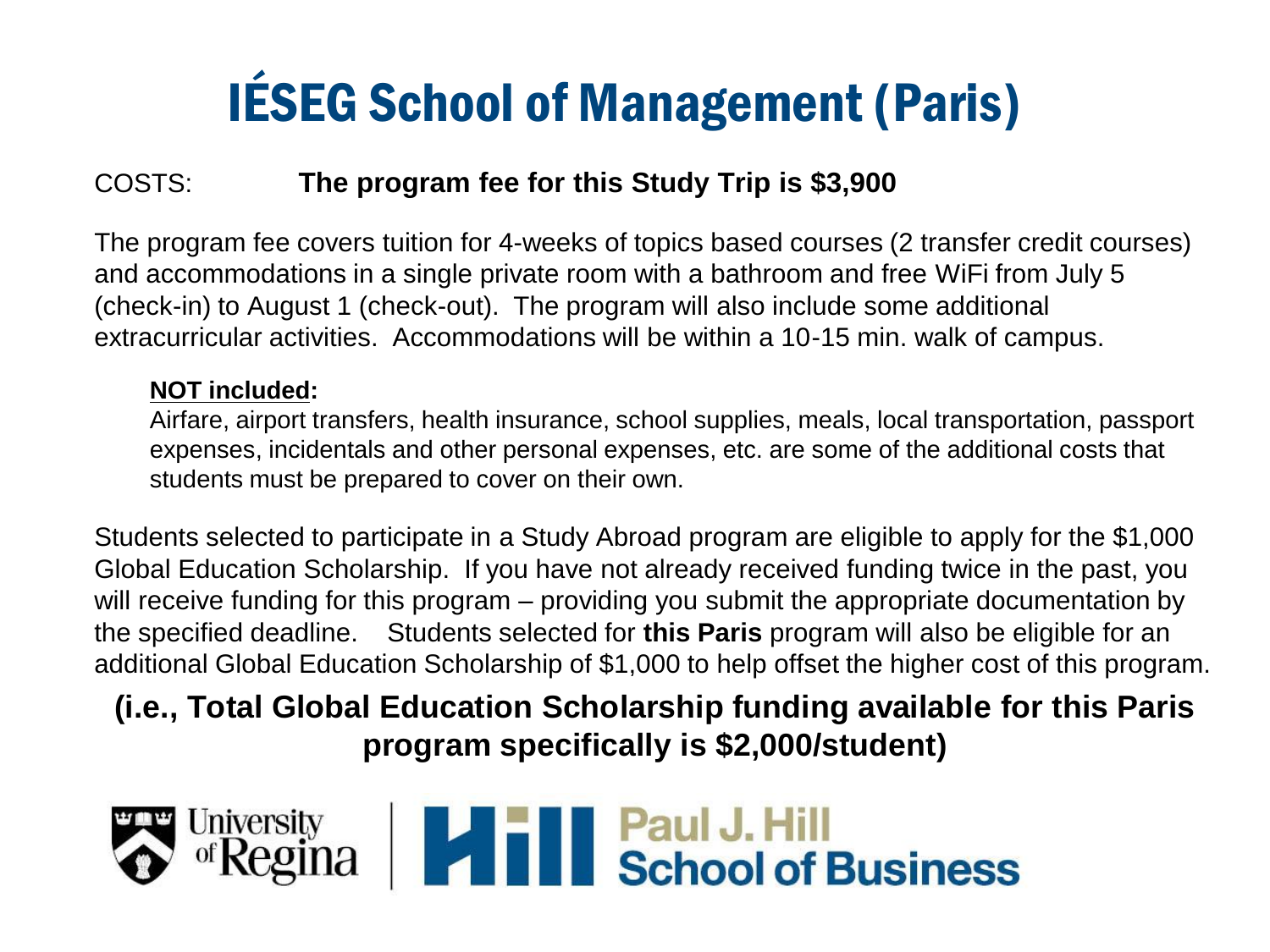### FH Bielefeld University of Applied Sciences European Summer School on Business & Culture (Bielefeld, Germany)

The city of Bielefeld, Germany has a population of approximately 340,000. It is home to a significant number of internationally operating companies. FH Bielefeld University of Applied Sciences engages in close contact with the industrial and the business communities and with the social and cultural institutions in the region. Students benefit from a well-developed co-operation network and can apply the academic knowledge they gain in a work environment.

FH Bielefeld's European Summer School program includes several field-trips to regional midsized companies, which are well-known and typical German midsized companies producing high quality products. Mostly they are family-owned businesses with a specific corporate culture and governance policy. The companies are very successful in the global market but their production facilities are mainly located in Germany.

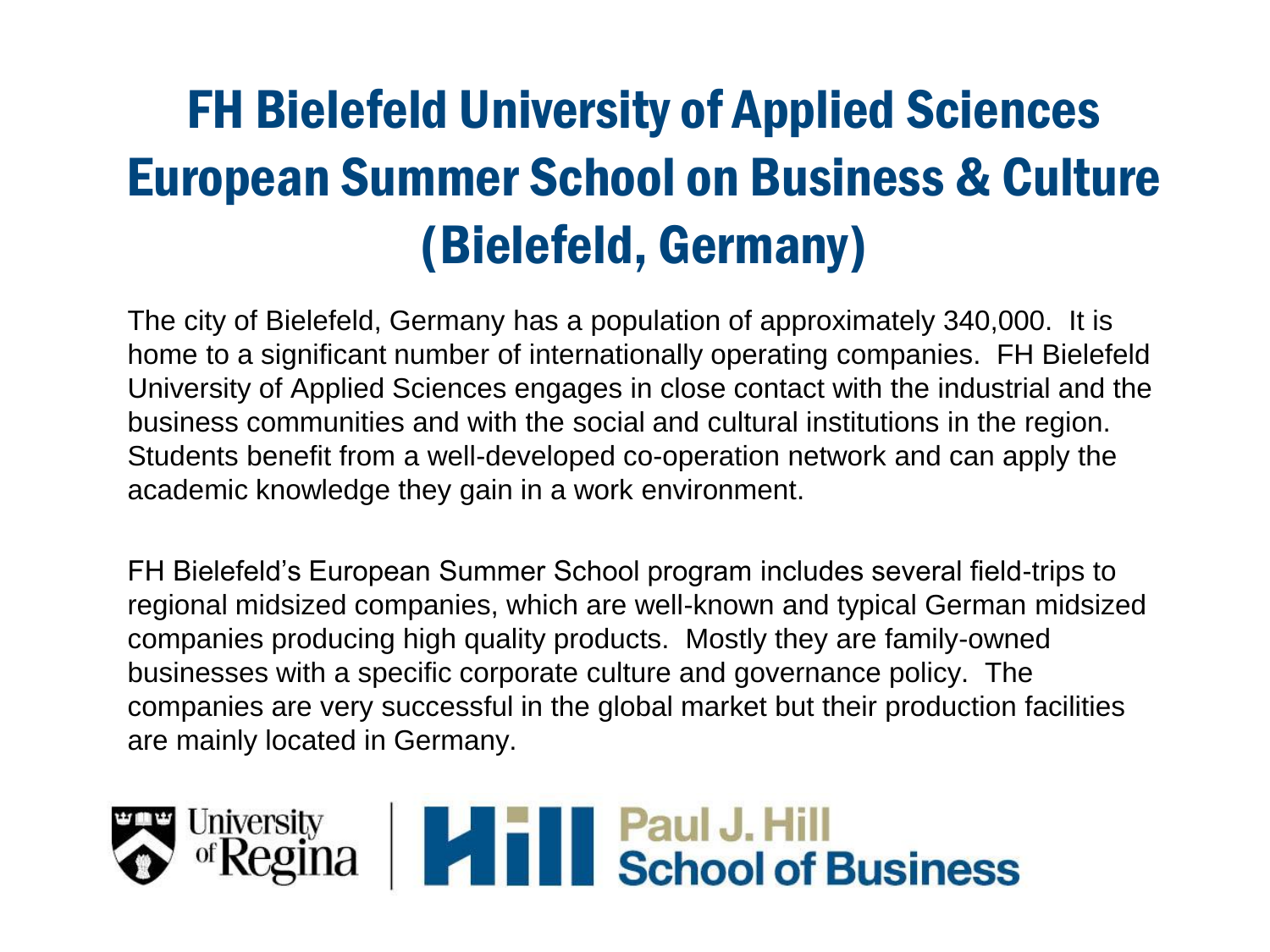### FH Bielefeld European Summer School (Germany)

- Students will complete 2 courses and labs during a 6-week period.
- The program will include field trips to Frankfurt, Berlin, Rotterdam, The Hague and Amsterdam
- Students are eligible to receive transfer credit for 2 courses in a BBA or DipBA.
- The courses are as follows:
	- European Culture/Cross Cultural Management **(transfers as IS 200LV elective)** This course provides insight in the European culture and its various facets. It integrates historical aspects of the European unification process as well as current political and social trends in Europe
	- European Politics and Business **(transfers as IS 200LV elective)** this course examines European politics and business from the perspectives of economics, politics and law as well as the functional disciplines of European logistics, supply chain management and mobile marketing.

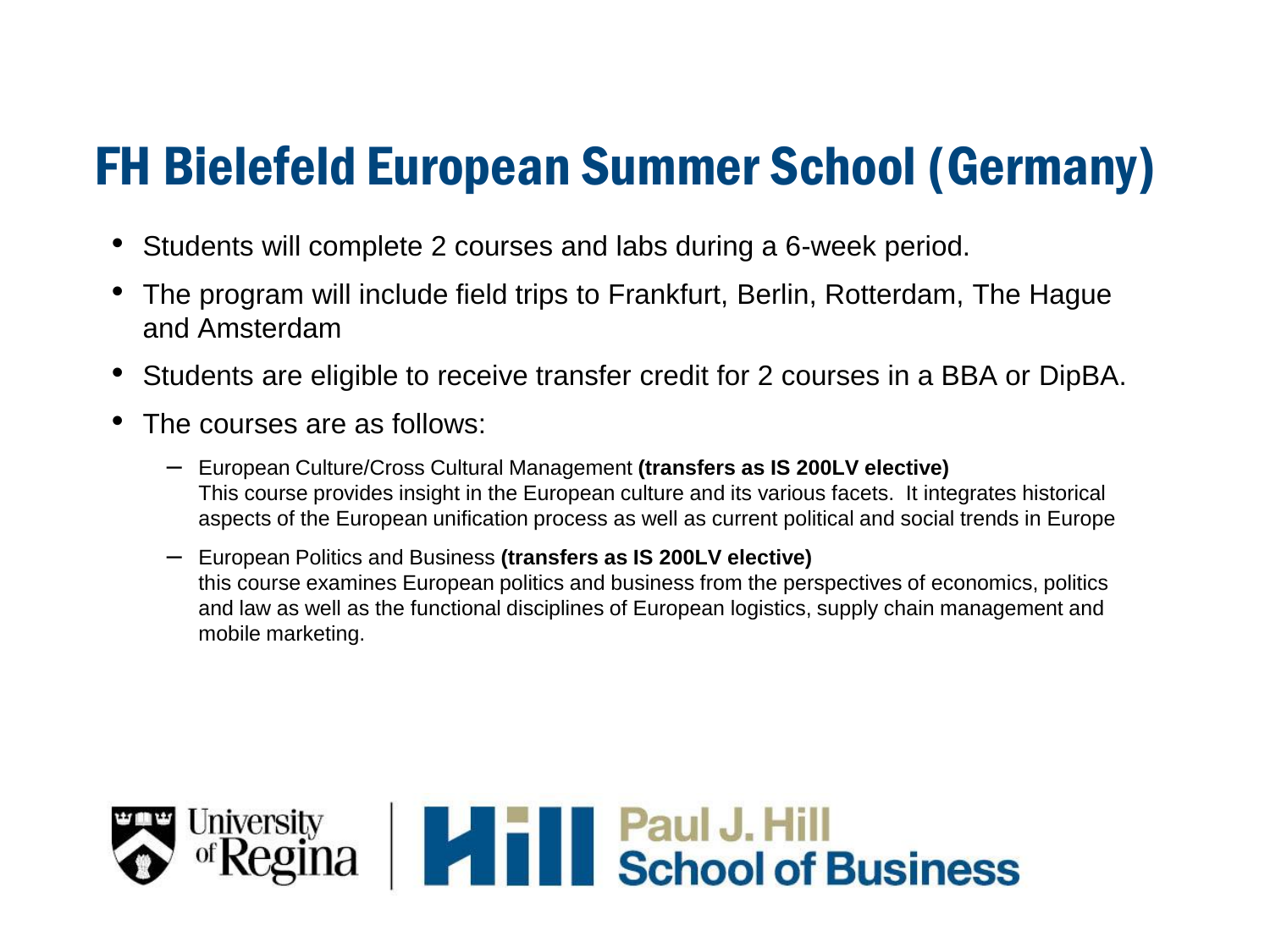#### FH Bielefeld European Summer School (Germany)

DATES: Arrival date is May 9, 2020

First day of classes is May 11, 2020 Last day of classes is June 19, 2020

Departure date is June 20, 2020

Application deadline is 9:00 AM, Thursday, January 30, 2020

Maximum number of participants – 4 students

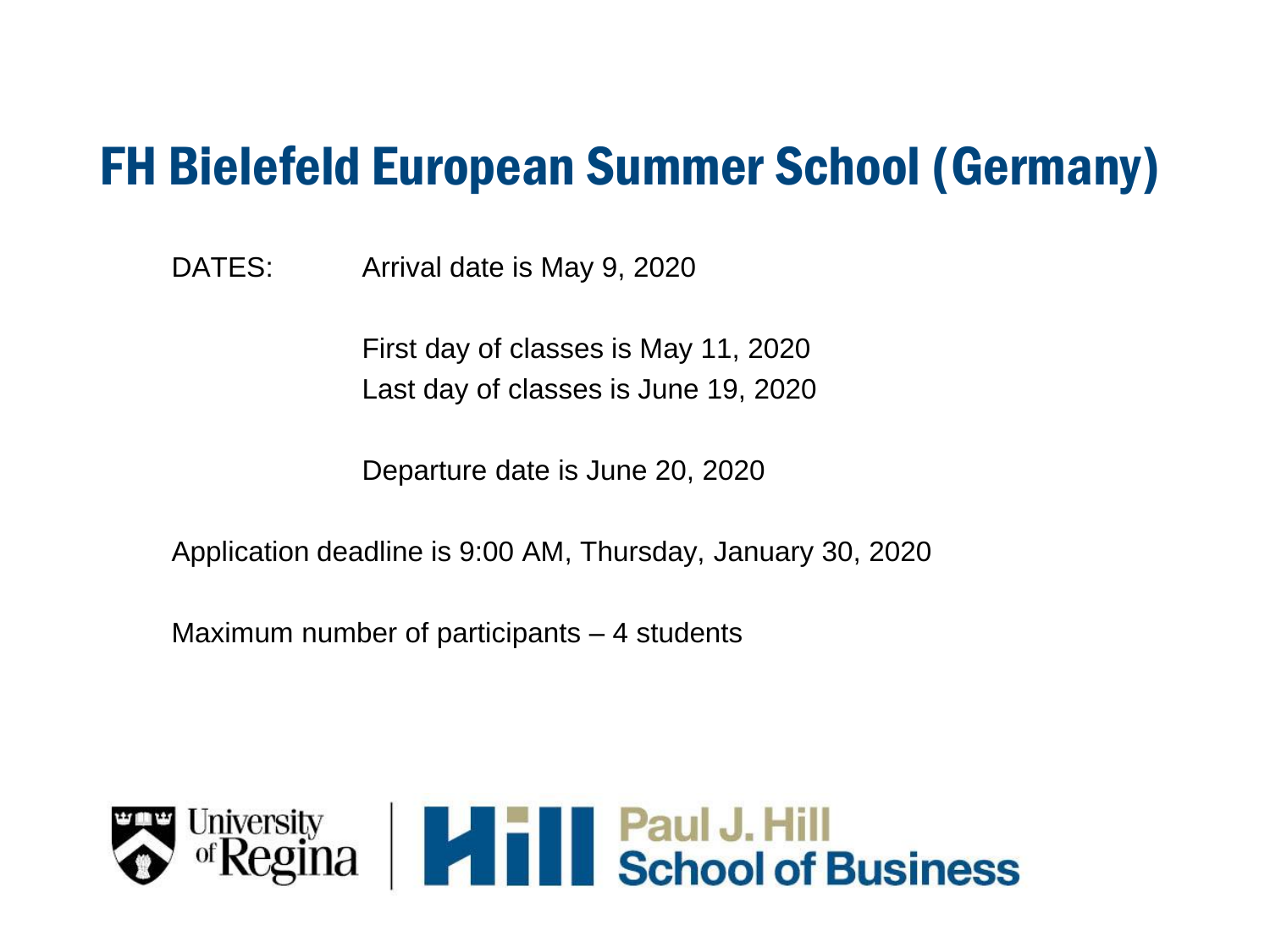### FH Bielefeld European Summer School (Germany)

#### COSTS: **The program fee for this Study Trip will be \$1,800.**

The program fee covers tuition for two courses and research labs, dormitorystyle accommodation from May 9 (check-in) to June 20 (check-out), insurance package, field trips, company visits, cultural program, and local transportation pass.

#### **NOT included:**

Airfare, school supplies, meals, airport transfers, passport expenses, incidentals and other personal expenses, etc. are some of the additional costs that students must be prepared to cover on their own.

Students selected to participate in a Study Abroad program are **eligible to apply for the \$1,000 Global Experience Scholarship.** If you have not already received this funding twice in the past, you will receive funding for this program – providing you submit the appropriate documentation by the specified deadline.

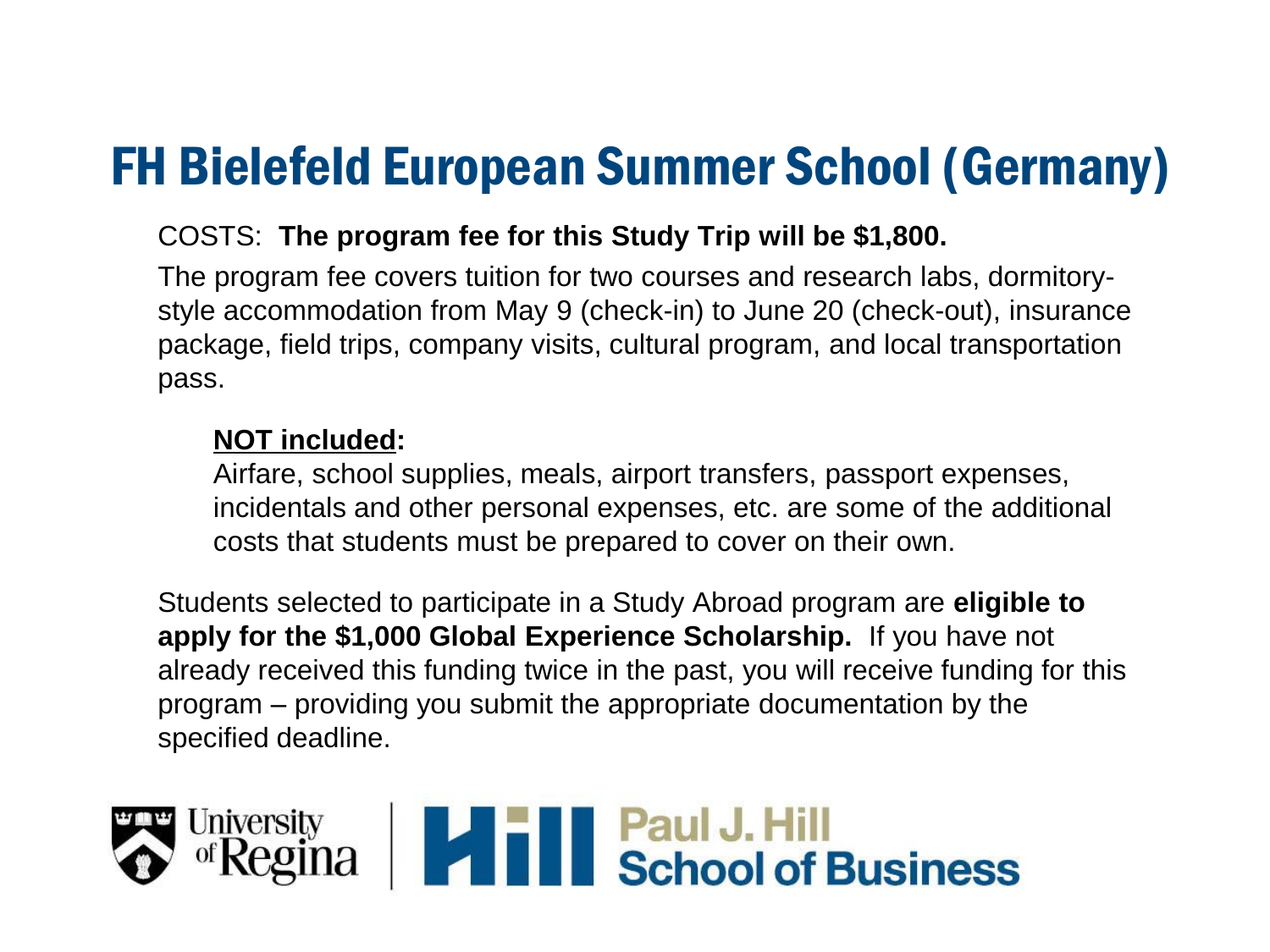### University of Strathclyde Business School (Glasgow, Scotland)

The University of Strathclyde Business School is a pioneering, internationally renowned academic organization that shapes and develops the business minds of the future. It is proud to be among a small number of business schools world-wide to have achieved triple accreditation – AACSB, AMBA and EQUIS. Strathclyde's vision is to be a leading international technological university that makes a positive difference to the lives of its students, to society and to the world.

The Frontiers in Hospitality and Tourism Management Summer School offers a unique student experience over a 3-week period. You will learn about the key theories and themes in Hospitality and Tourism Management. Lectures, seminars and field trips will help you explore the evolution of various niche tourism industries such as sport, film and TV, music, events, food and the outdoors. This innovative and inspiring program will create a rewarding international experience.

The campus is based right in the very heart of Glasgow – the perfect location of sightseeing, shopping and socializing. Summer is a brilliant time of year to visit Glasgow, when a number of leading cultural and sporting events will be taking place. The city will be a hive of activity!

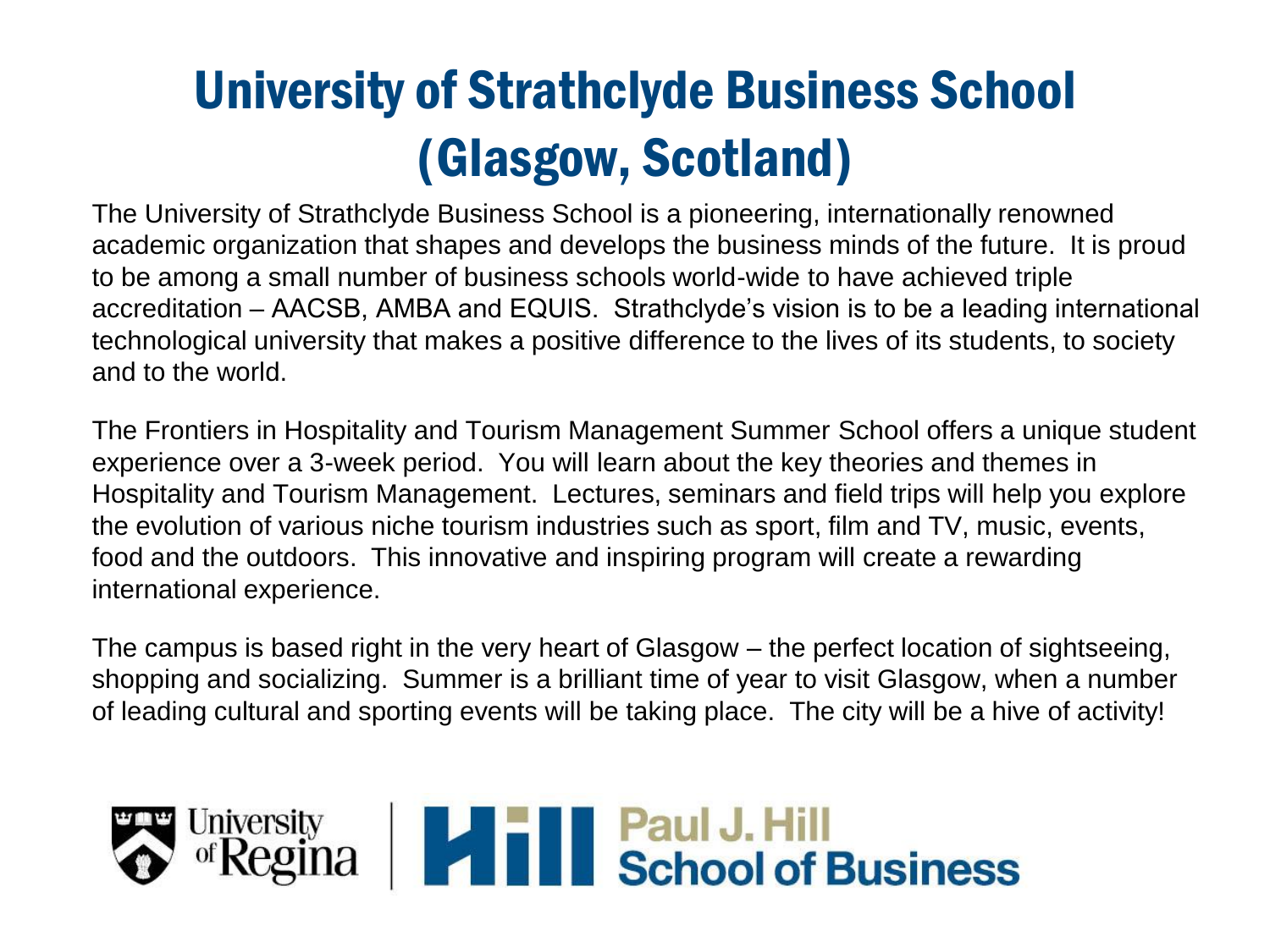#### University of Strathclyde Business School (Glasgow)

- Students complete one course during a 3-week period.
- Students are eligible to receive transfer credit for one BUS 300LV elective course in a BBA or DipBA.
- The program is called Frontiers in Hospitality and Tourism Management. It explores the concepts of Niche Tourism such as Eco-Tourism, Heritage Tourism, Sports Tourism, Food Tourism, Outdoor Tourism, and Music Tourism. It includes a field trip to Hogwarts Clothing Manufacturer, a traditional Scottish cooking workshop, a bagpipe lesson, a field trip to Oban and whisky distillery, a field trip to the Highland Games, and a museum visit.
- You will have free time in the evenings and weekends and you will have access to University of Strathclyde's state of the art sports centre.

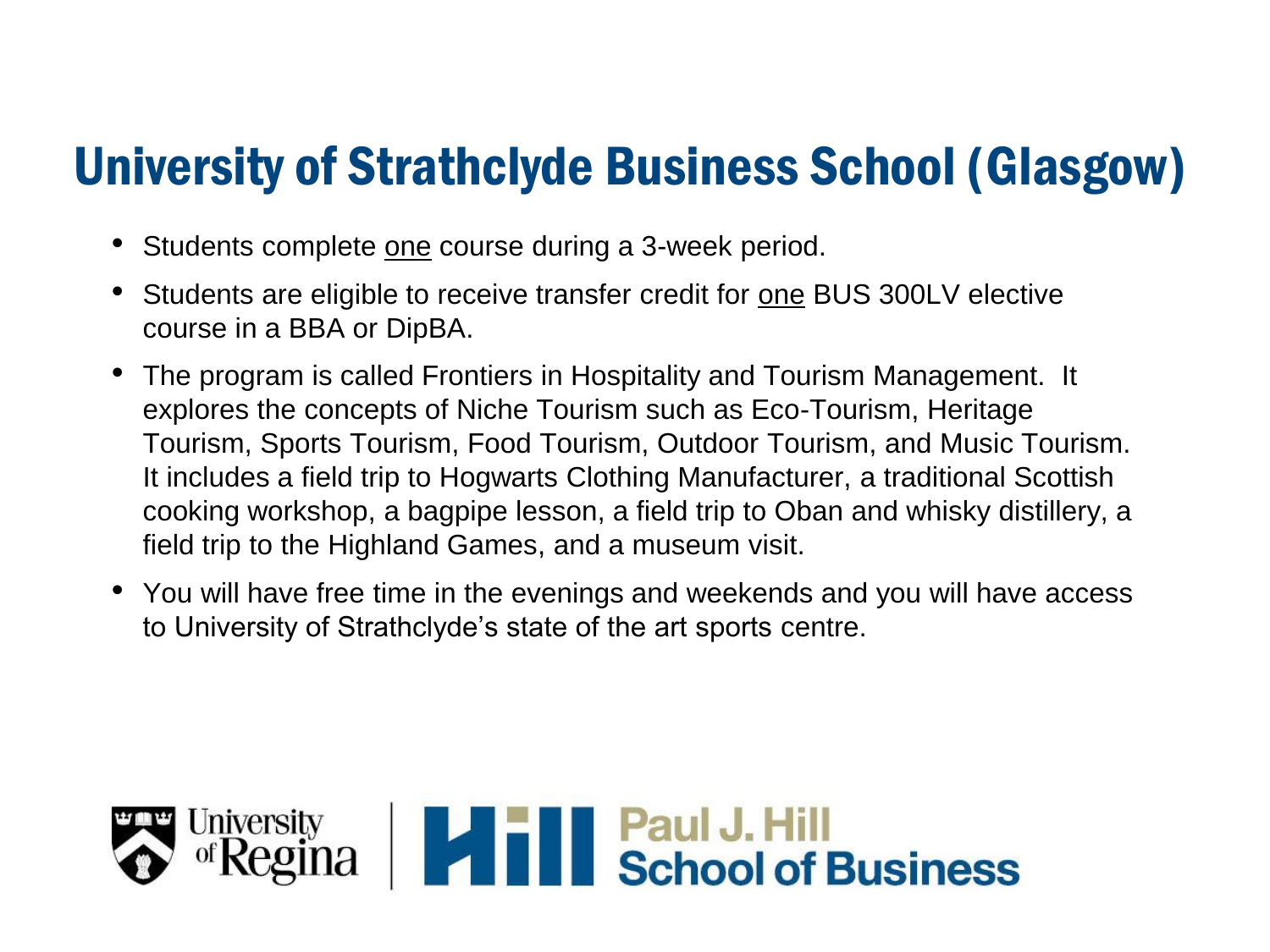#### University of Strathclyde Business School (Glasgow)

DATES: Arrival date is June 28, 2020

First day of classes is June 29, 2020 Last day of classes is July 16, 2020

Departure date can be either July 17 or 18, 2020

Application deadline is 9:00 AM, Thursday, January 30, 2020

Maximum number of participants – 10 students

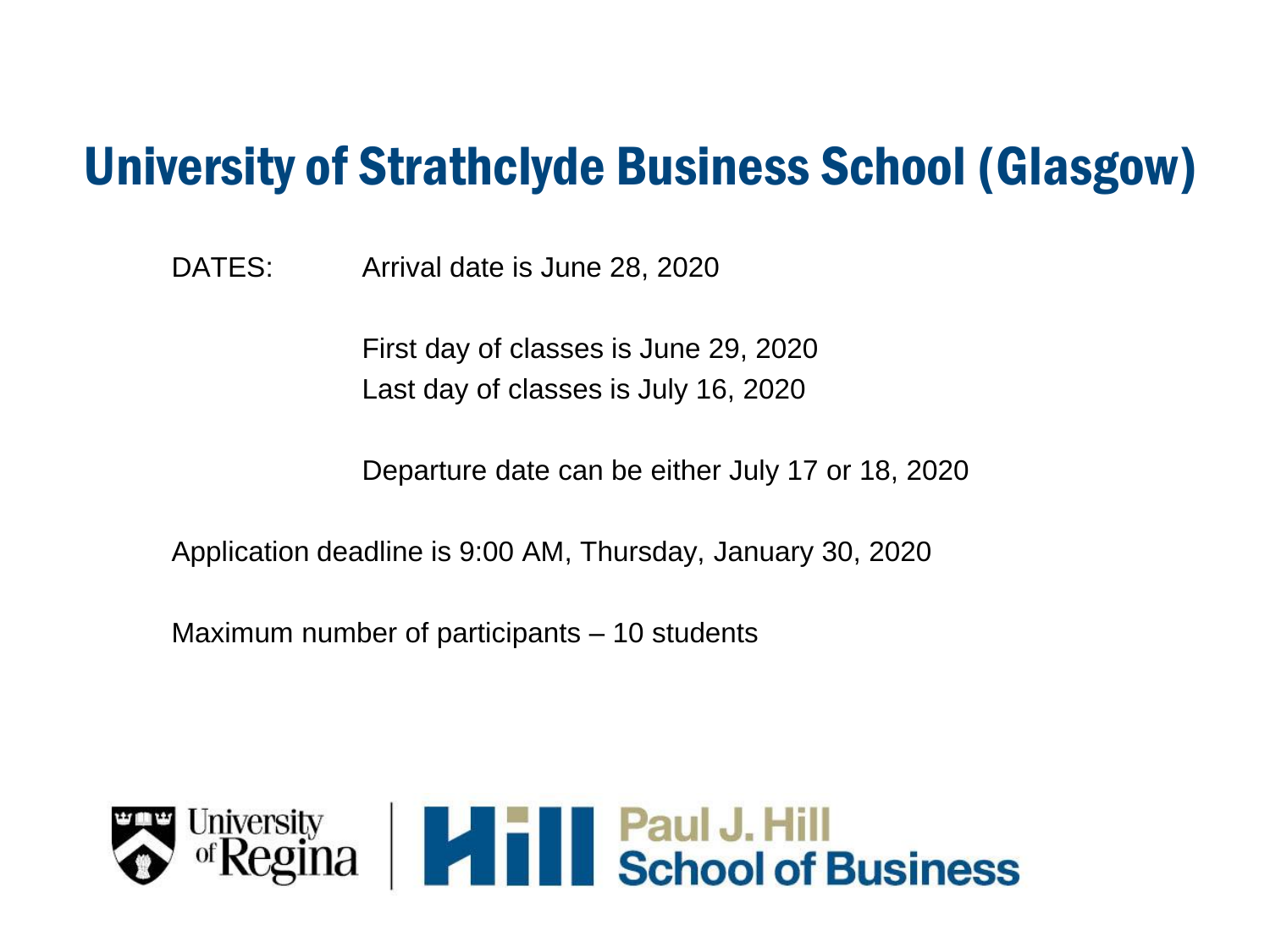### University of Strathclyde Business School (Glasgow)

#### COSTS: **The program fee for this Study Trip is \$2,900**

The program fee covers tuition for one course and dormitory accommodations (your own room within a shared accommodation) from June 28 (check-in) to July 17/18 (check-out). The program will also include some field trips and extracurricular activities.

#### **NOT included:**

Airfare, airport transfers, health insurance, school supplies, meals, local transportation, passport expenses, incidentals and other personal expenses, etc. are some of the additional costs that students must be prepared to cover on their own.

Students selected to participate in a Study Abroad program are eligible to apply for the \$1,000 Global Education Scholarship. If you have not already received funding twice in the past, you will receive funding for this program – providing you submit the appropriate documentation by the specified deadline. Students selected for **this Scotland** program will also be eligible for an additional Global Education Scholarship of \$1,000 to help offset the higher cost of this program.

**(i.e., Total Global Education Scholarship funding available for this Scotland program specifically is \$2,000/student)**

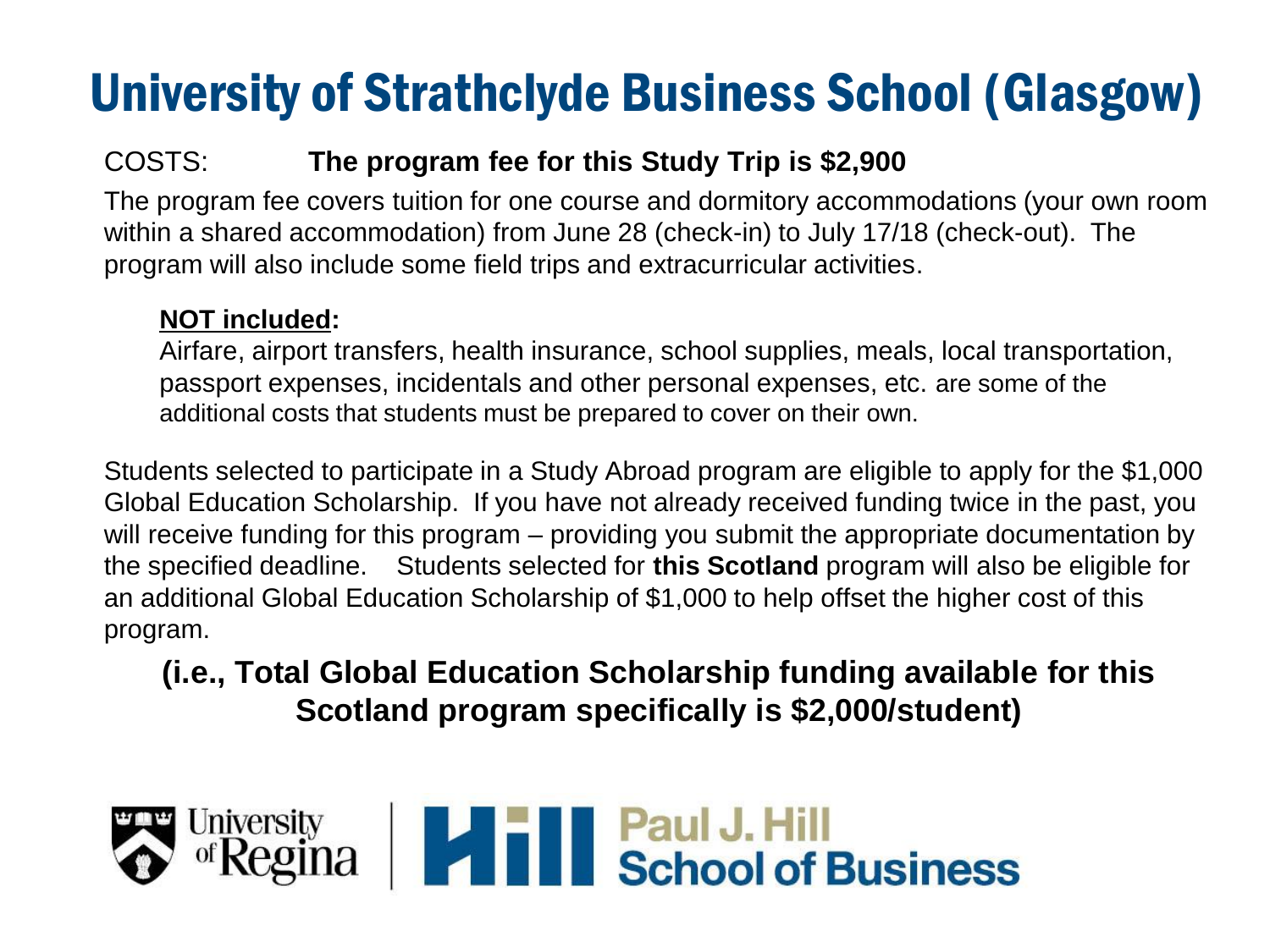York St John University is a public university located on a large urban campus in York, England. The two-week summer schools are offered exclusively to international students at the city-centre campus. Study the theoretical and applied aspects of Business while discovering the historic, cultural and academic heritage of the city of York. You will visit famous Yorkshire businesses linked to program content, including Theakstons Brewery and Nestle Rowntree Chocolate Factory.

The program consists of ten academic morning sessions where you'll work towards a final presentation. In the afternoons you'll be offered the opportunity to join cultural activities which will involve visiting a location, in or around York, that's related to your business studies.

Throughout your time in York, you'll be accompanied by Global Guides. These guides are current students, keen to share their University experience with you and show you around their campus and the beautiful city of York.

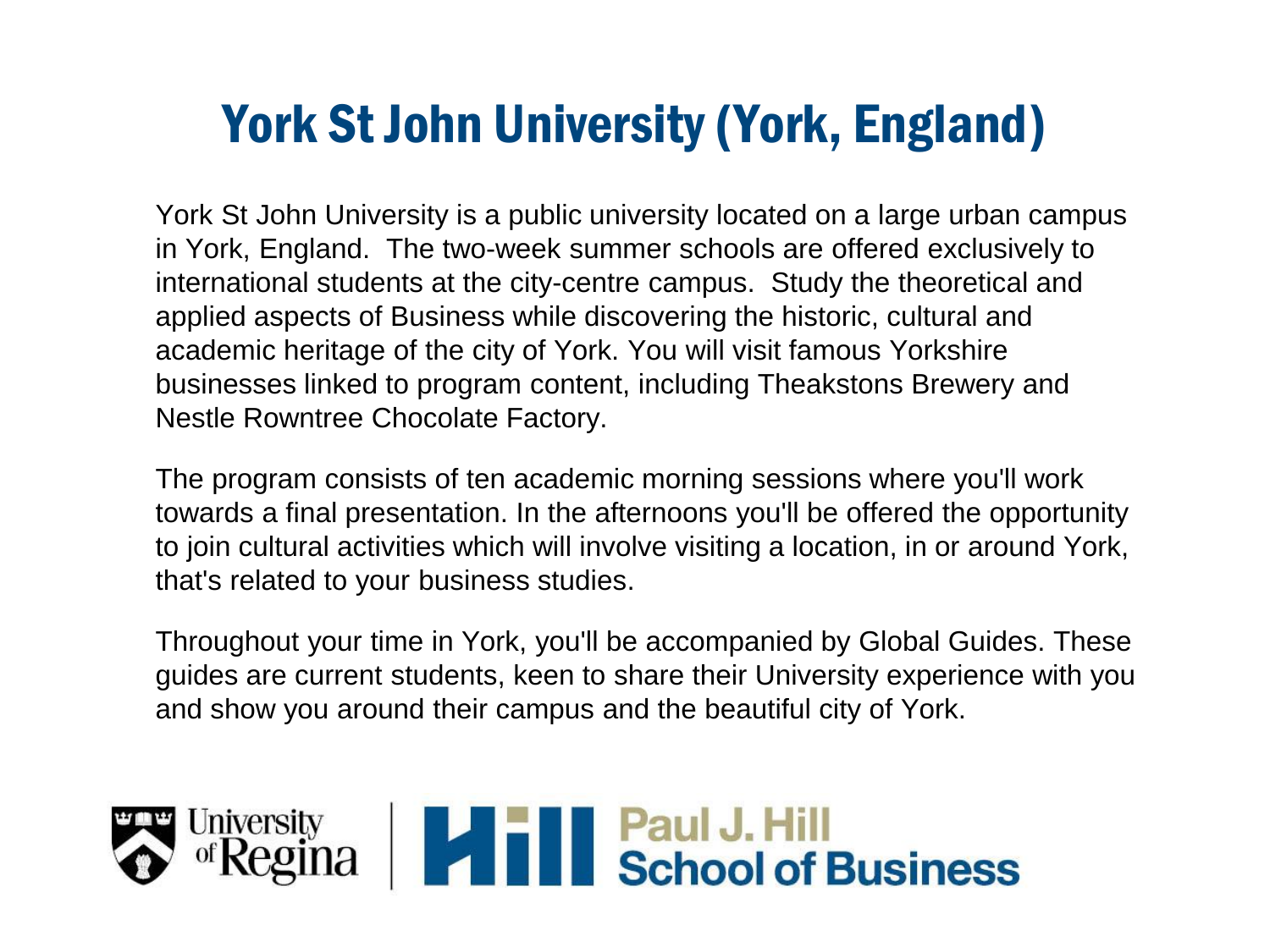- Students will complete 1 course during a 2-week period.
	- For 2020 there are 3 different 2-week date periods: July 27 to August 7; August 10 – 21; and August 17 - 28
- Students are eligible to receive transfer credit for 1 BUS 200LV elective course in a BBA or DipBA.
- Topics explored in the program may include (subject to change): Managing people and businesses in the modern world, Hospitality and Tourism, Understanding and managing the customer experience, Digital marketing, and the Fashion industry in York.
- Field trips will be included as part of the program.
- Free time is available to you on the Saturday in-between Weeks 1 and 2 organize your own travel visits or other activities (at your own expense).

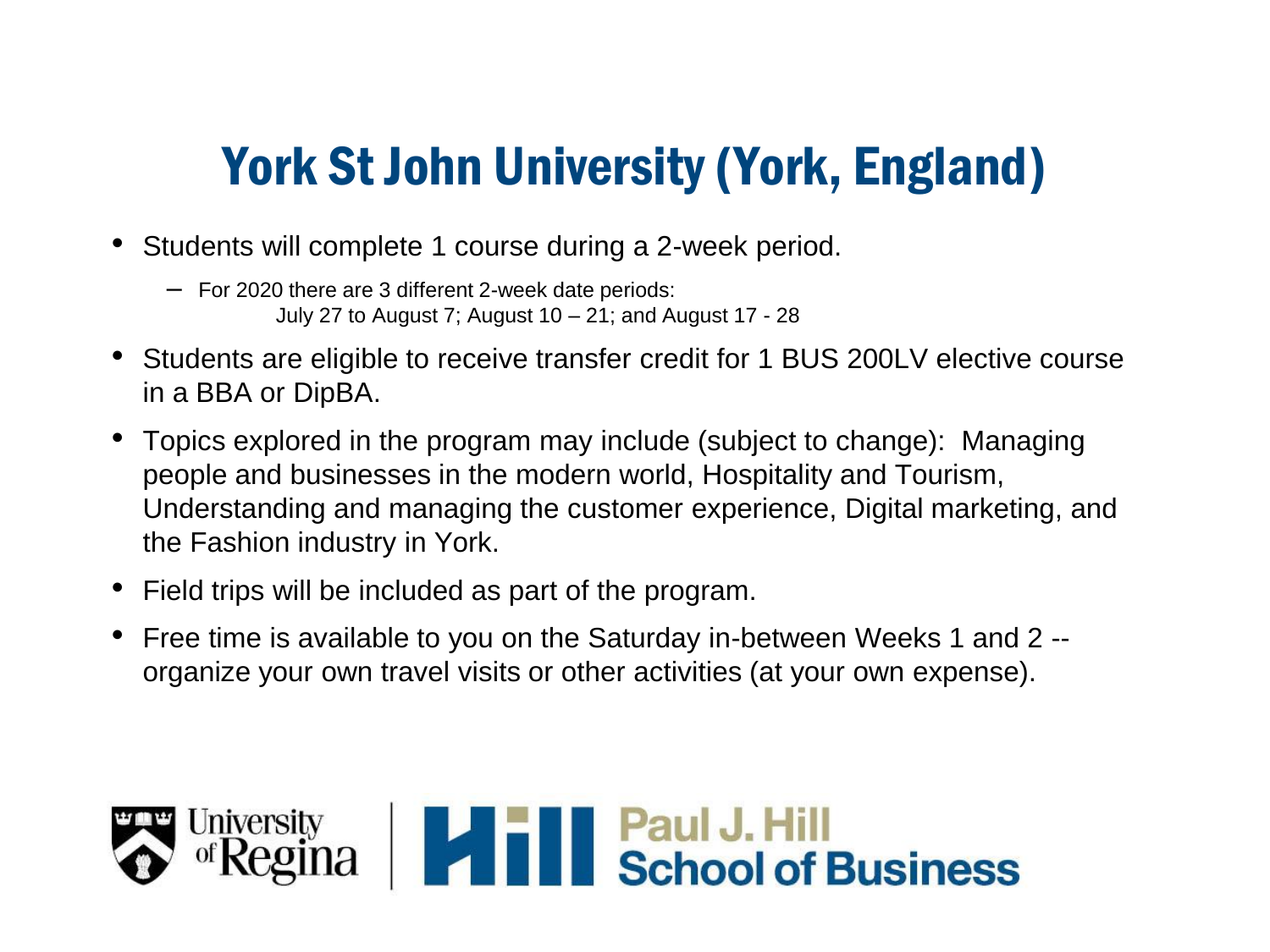DATES: Arrival date is on Sunday (the day before classes start) – all students will travel together. (Students will be picked up at the airport and taken to their accommodations. The airport transfer is included.)

> Classes are 2-week periods, choose from: Monday, July 27 to Friday, August 7 Monday, August 10 to Friday, August 21 Monday, August 17 to Friday, August 28

Departure date is Saturday (day after classes end) – all students will travel together. Airport transfer is included.

Application deadline is 9:00 AM, Thursday, January 30, 2020

Maximum number of participants – 10 students

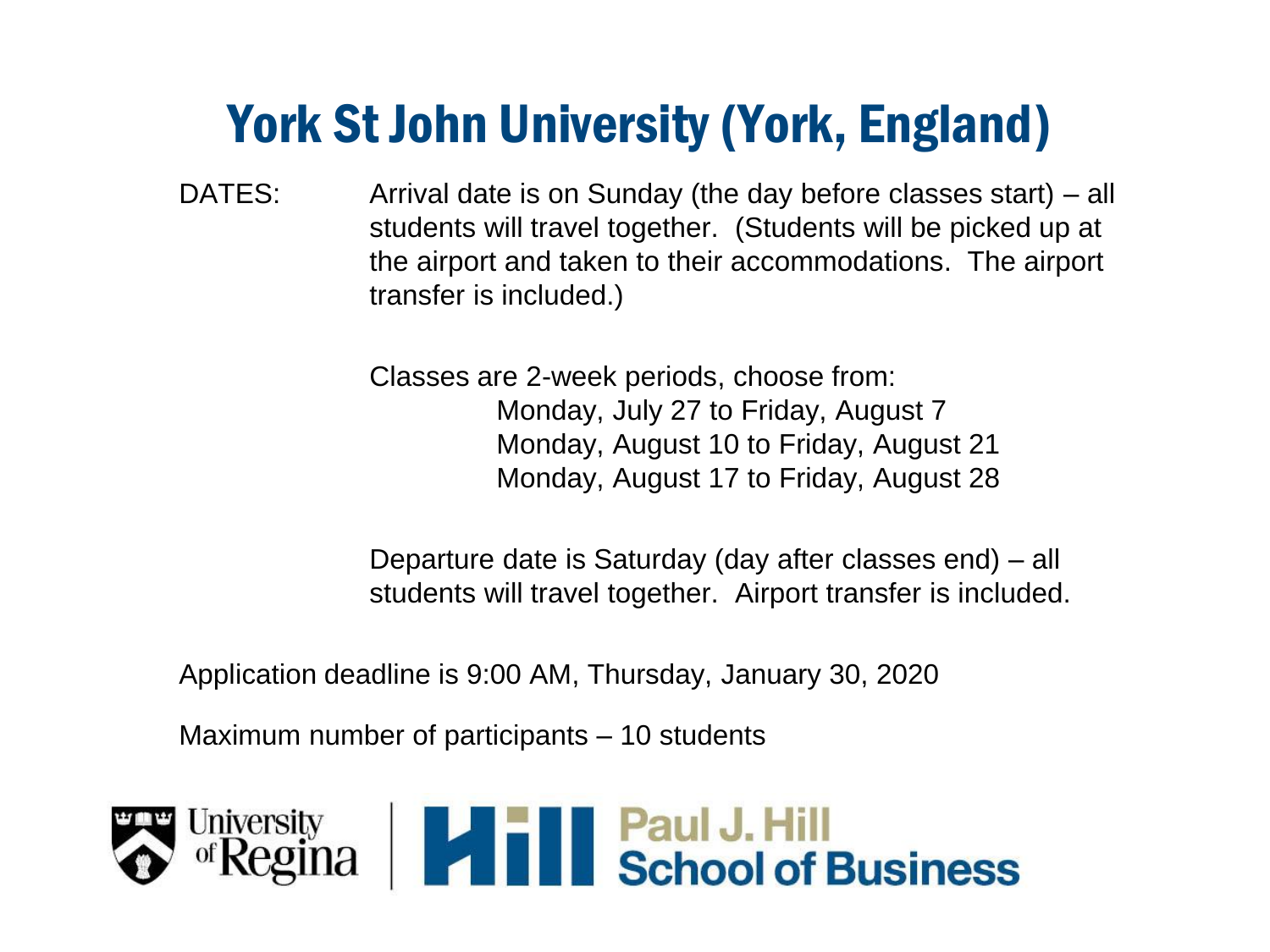COSTS: We expect the program fee for this Study Trip will normally be between \$1,900 - \$2,200. **However, for 2020 only, students will be charged a participation fee of \$400 (in lieu of UofR tuition) to enroll in this program.** 

The program/participation fee covers tuition for **one summer course at York**, 13 nights accommodation in York, breakfast and lunch daily, afternoon activities, and airport transfers.

#### **NOT included:**

Airfare, school supplies, other meals, local transportation, passport expenses, insurance, incidentals and other personal expenses, etc. are some of the additional costs that students must be prepared to cover on their own.

Normally, students selected to participate in a Study Abroad program are eligible to apply for the \$1,000 Global Education Scholarship. However, for 2020 only, the **URI Study Abroad Office has agreed to pay the non-tuition portion of the program fee for students who are selected to participate in the pilot program at York Summer School in Business; UofR students will only be charged a participation fee of \$400 in lieu of tuition (charged on your UofR student accouont).** (URI's payment of this program fee is instead of the regular scholarship; therefore, students are not eligible to also apply for the Global Education \$1,000 Scholarship for this program in 2020.)

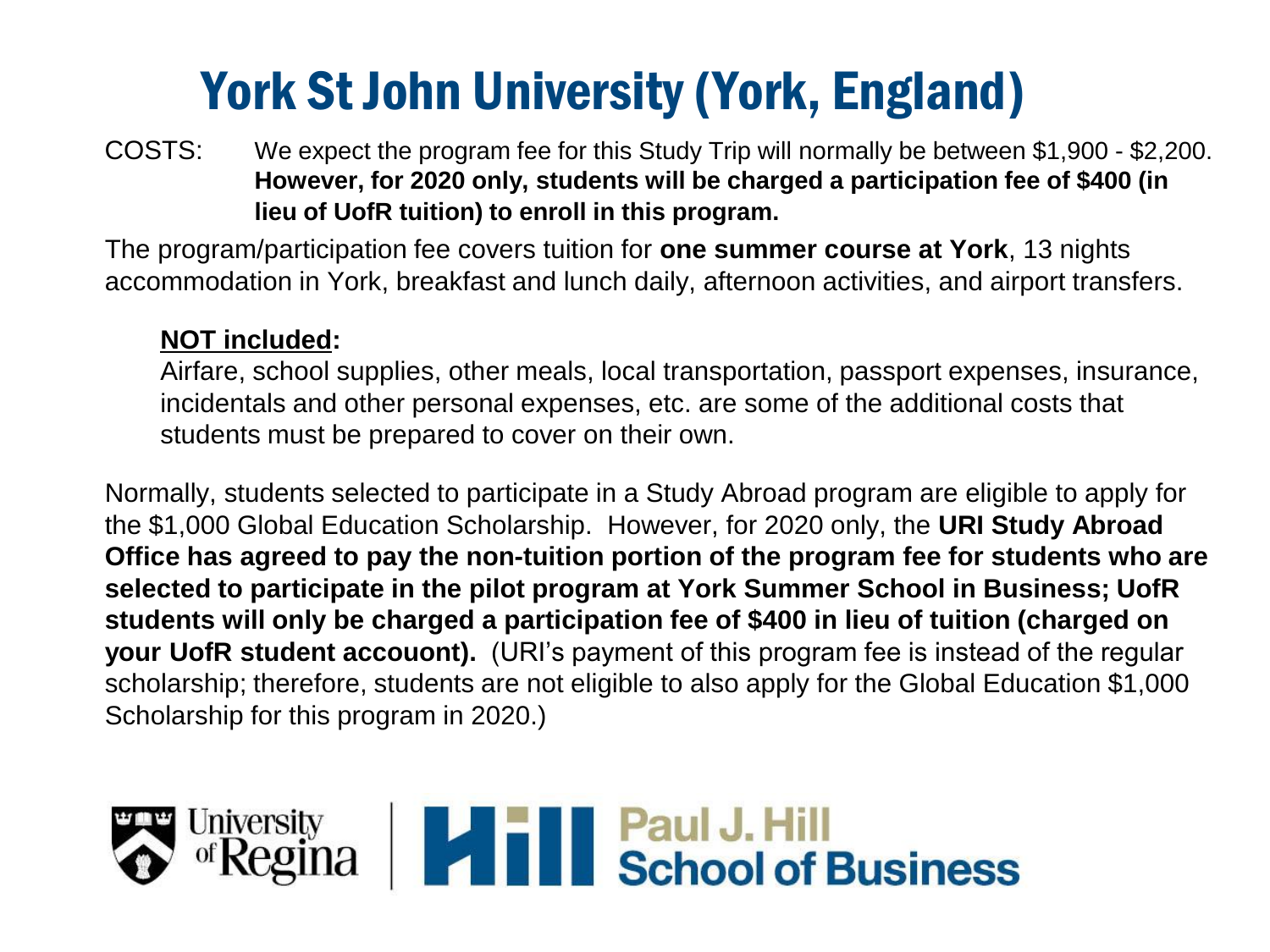Scholarships and participation in more than one Spring/Summer program

- Students are welcome to participate in more than one Hill Spring/Summer Study Abroad program and/or URI Study Abroad program (space permitting).
- **EXTE:** However, students are eligible to receive only one Global Education Scholarship per semester. Spring/Summer is considered to be one semester (not two semesters). Please keep this in mind when budgeting for your fees and travel expenses related to these Spring/Summer programs.
	- $\triangleright$  URI's payment of program fees for the York program is done in lieu of one scholarship – students would not be eligible for an additional Global Education Scholarship in Spring/Summer.